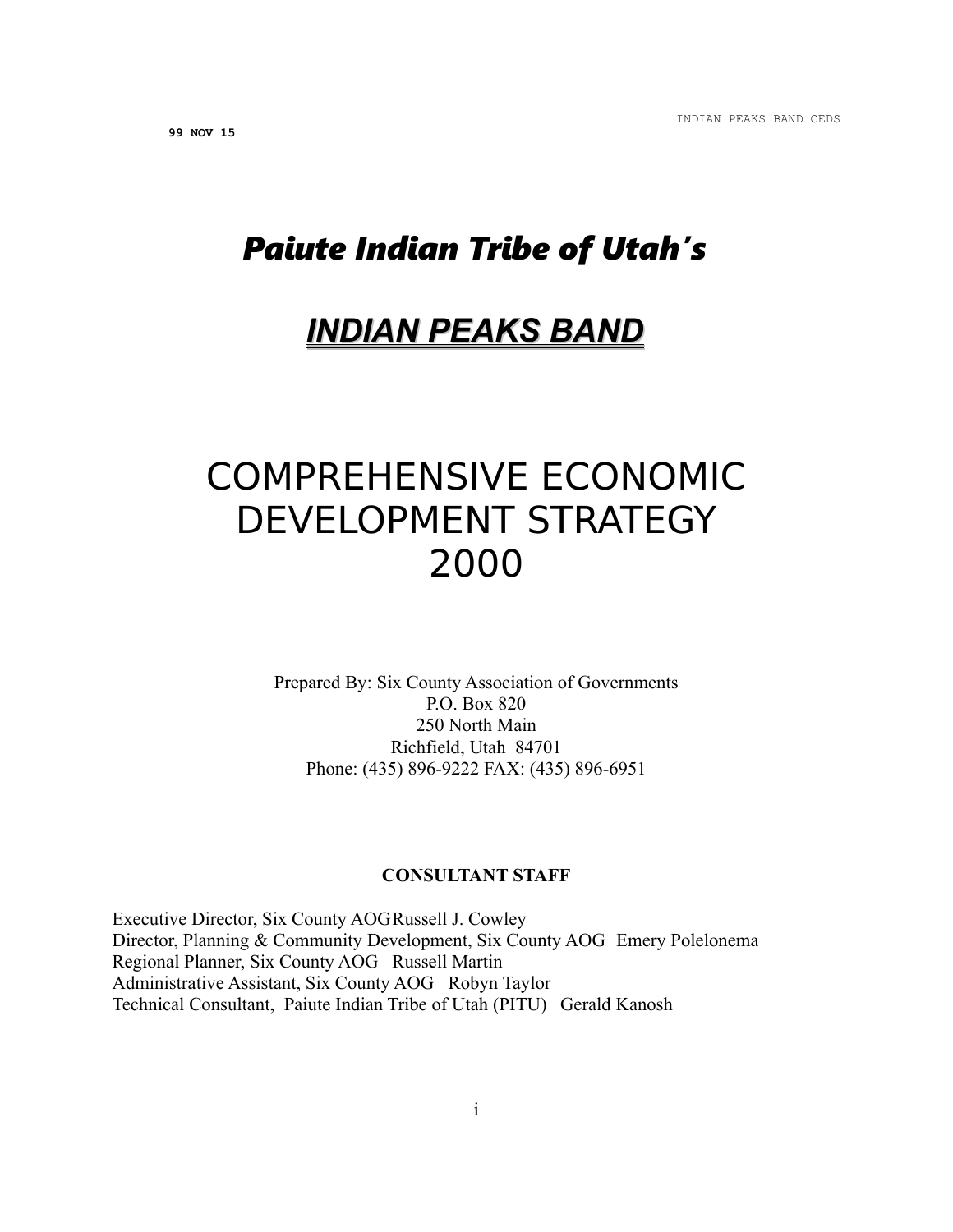# **PREFACE**

In the late  $19<sup>th</sup>$  century, the Native American Paiute Tribe of Southern Utah coalesced into five individual groups that became known as the Indian Peaks**,** Koosharem, Shivwits, Cedar, and Kanosh bands. They were established as reservations between 1903 and 1929. In 1954 the Paiute Tribe was terminated from federal recognition. Between 1954 and 1980 the Tribe was ineligible for any federal assistance. During this 26 year period the Indian Peaks Band suffered from the lack of health care resources and inadequate income to meet their needs. As a whole, nearly one half of the Paitue Tribe of Utah (PITU) membership died due to ill health, poor housing conditions, and nutritional deficiencies. Subsequently, the Band lost their reservation lands. Due to termination their pride and culture diminished dramatically.

In 1975 the (PITU) began their effort to regain federal recognition. On April 3, 1980 by an act of congress, (via "the Paiute Restoration Act, P.L. 96-227") the federal trust relationship was restored to the Indian Peaks Band and PITU.

The Indian Peaks Band through PITU accesses interest from a \$2.5 million irrevocable trust fund to assist in economic development and Band government. The majority of Band members now have access to adequate housing and health care, although chronic health problems, low educational attainment, underemployment, and alcoholism persists. There is also a paranoia among PITU members concerning government intervention, intrusion, and taking of reservation lands.

As a means to overcome these economic development obstacles and to provide direction, instill cooperation among members, and develop reservation lands into their full economic potential, the Indian Peaks Band has developed this Comprehensive Economic Development Strategy (CEDS). Be advised, however, that this document does NOT constitute an all inclusive economic development plan but merely the beginning of an on-going process to bring economic prosperity and enhanced standard of living to members of the Indian Peaks Band.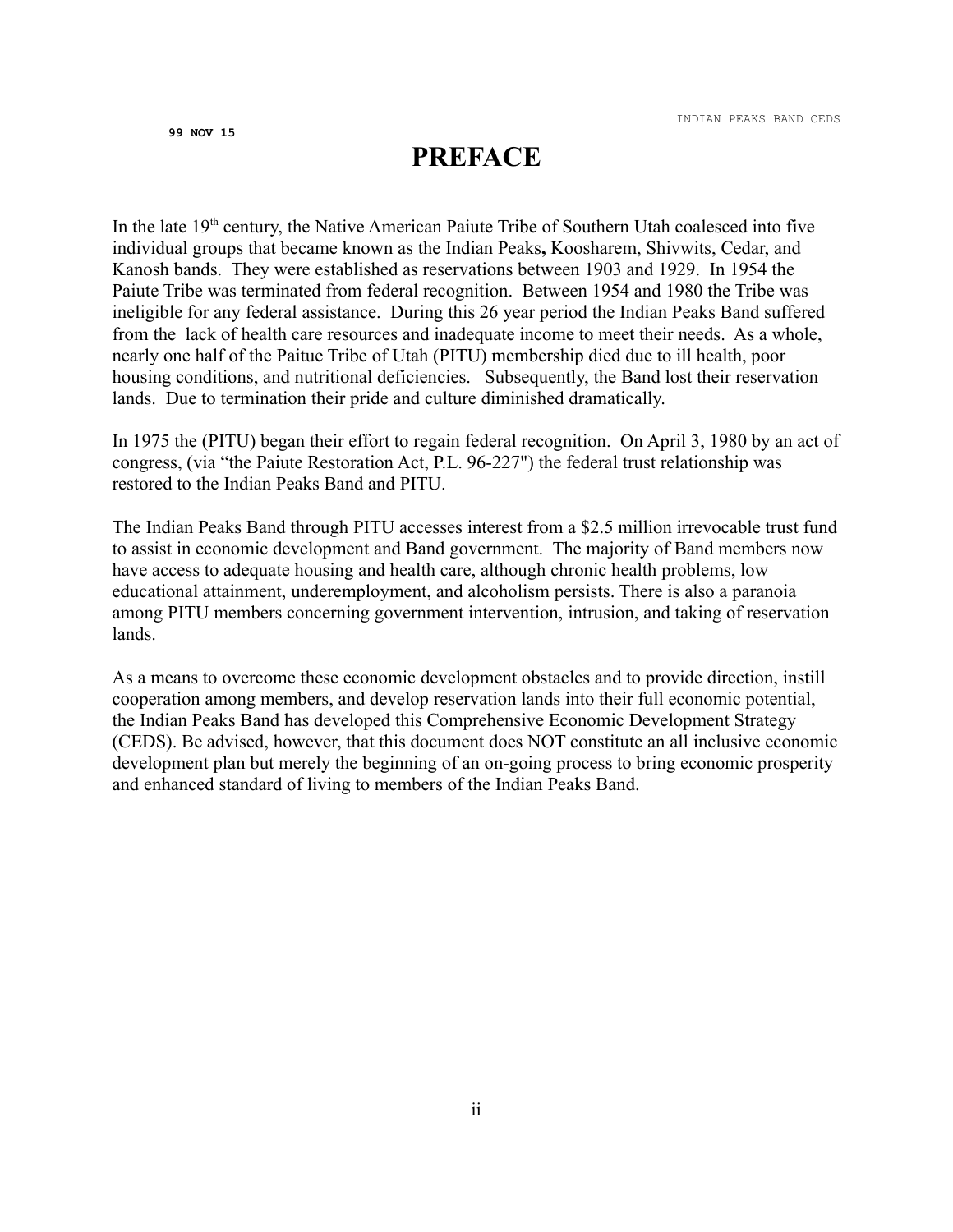# **TABLE OF CONTENTS**

# **Summary** v

## **Section I. ORGANIZATION & MANAGEMENT**

Indian Peaks Band Council 1 Paiute Tribal Council 1 Paiute Economic Development Committee (PEDCO) 1 Economic Development Staff & Program Coordinators 1 Consultants 2 IPBCEDS Steering Committee Function 2 Management Process 2

## **Section II. THE AREA & ITS ECONOMY**

Introduction 3 Location 3 Land Use 4 Employment 7 Income Levels8-11 Land Utilization 11 Political Environment 11 Conclusion 11

## **Section III. MISSION, GOALS, OBJECTIVES & STRATEGIES**

S.W.O.T. Analysis 12 Mission Statement 13 Indian Peaks Band Goals, Objectives, & Strategies 13-14

# **Section IV. IMPLEMENTATION PLAN**

Implementation Spreadsheet 15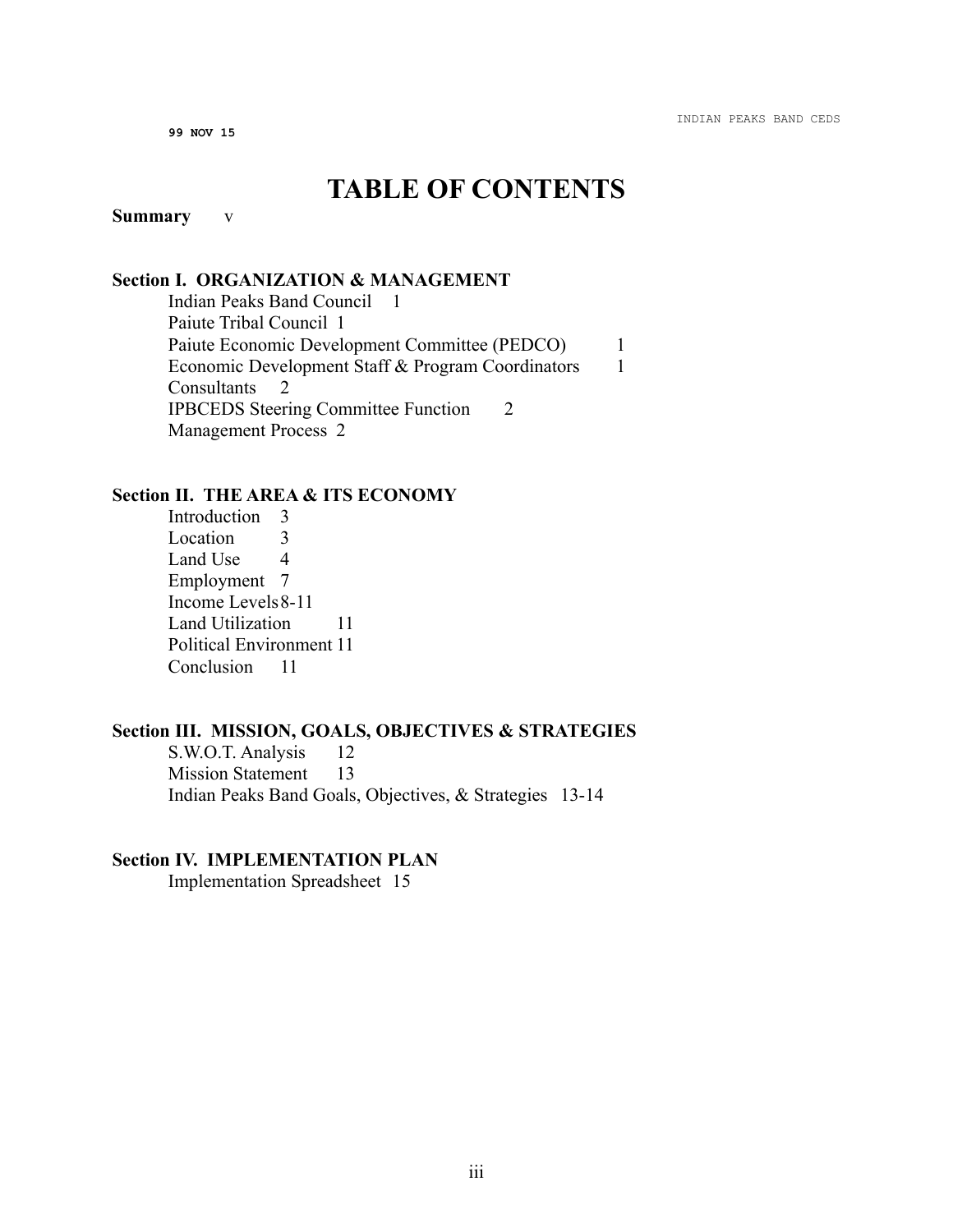**99 NOV 15 FIGURES Figure 1:** Paiute Indian Tribe of Utah Tribal Lands 3 **Figure 2:** Indian Peaks Band Reservation Land 4 **Figure 3:** Band Membership Graph 5 **Figure 4:** Indian Peaks Band Habitat Chart 6 **Figure 5:** Per Capita Trends 8 **Figure 6:** Median Family Income 9 **Figure 7: Families Below Poverty** 10 **TABLES Table 1:** PITU Reservation Land Comparison 4 Table 2: Indian Peaks Band Membership Breakdown 5 **Table 3: PITU Membership Comparison 6 Table 4:** PITU Habitat Comparison 7 **Table 5:** PITU Unemployment 7 **Table 6: Per Capita Income** 8 **Table 7:** Average Family Income 9 **Table 8:** County Median Family Income 10 **Table 9:** Families Below Poverty (%) 12

**Appendix A:** SWOT Analysis (Strengths, Weaknesses, Opportunities, and Threats) Indian Peaks Band meeting notes.

**Appendix B:** Economic Development Survey Report, July 1999, Indian Peaks Band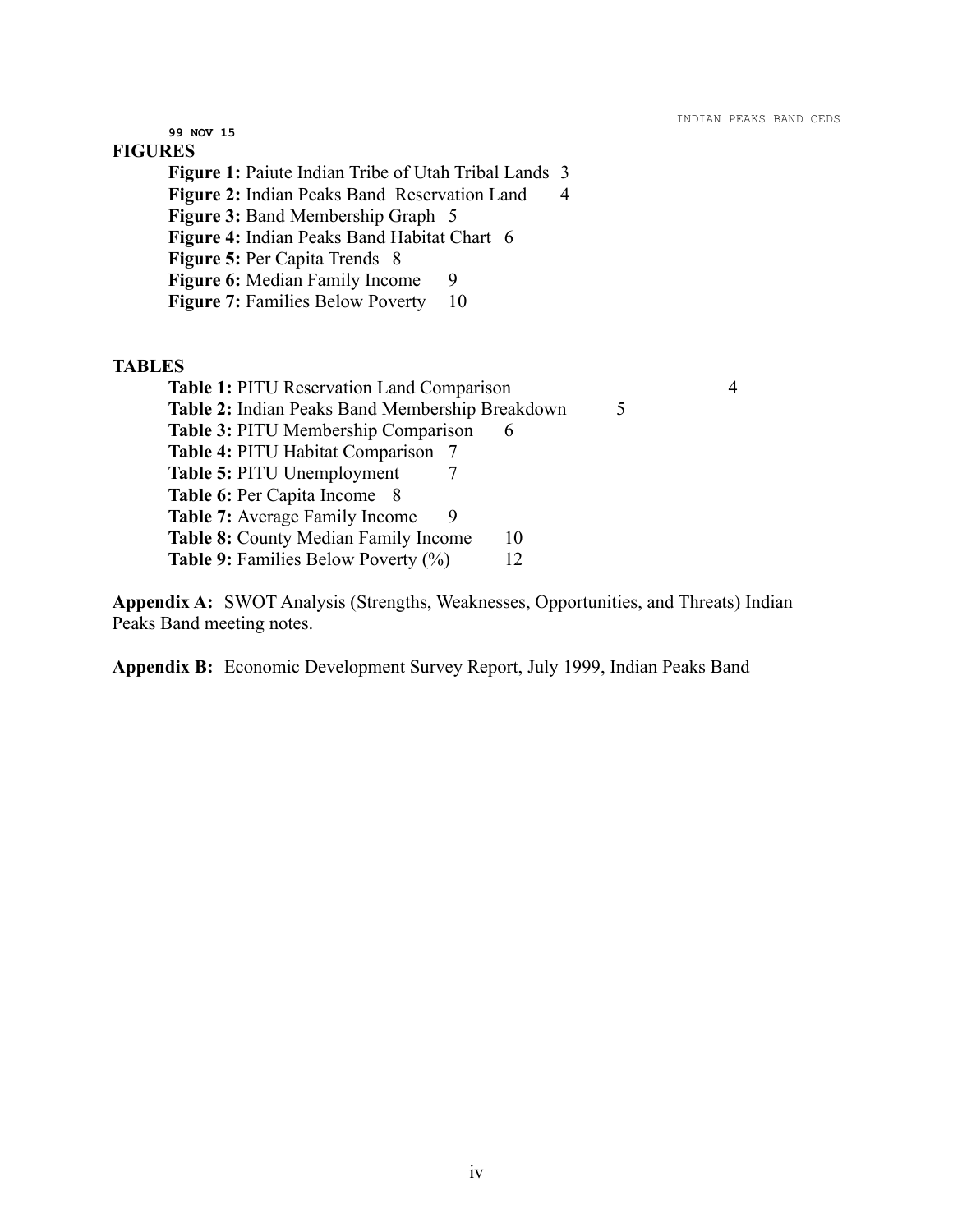#### **SUMMARY**

The Indian Peaks Band Comprehensive Economic Development Strategy (IPBCEDS) has been developed to assist the Band in their economic development endeavors. This document serves as a beginning effort outlining economic development activities planned for the next five years. The IPBCEDS does not necessarily include all the goals and objectives of the Band. It does however provide a format for Band leadership to follow as they improve, edit, and establish additional goals and objectives of the plan. Band leaders are encouraged to utilize the IPBCEDS on a regular basis as the planning process is on going

**SECTION I - ORGANIZATION AND MANAGEMENT -** This section describes the membership of the IPBCEDS Steering committee, how it functions, and the staff providing services. It also details the management and administrative process required to implement and carry out the goals and objectives of the plan. This section also provides jurisdictional review of recognized officials responsible for the IPBCEDS and passing of appropriate resolutions, progress evaluation, and final program results.

**SECTION II** - **THE AREA AND ITS ECONOMY -** This section summarizes the area's economic situation based on the analysis of relevant data about the reservation and surrounding area. It contains the Band's strengths, weaknesses, opportunities, threats, statistical tables, demographic information, and other data relating to past, present, and future economic trends of the Indian Peaks Band.

**SECTION III - MISSION, GOALS, OBJECTIVES, STRATEGIES -** This section includes the mission statement and identifies beginning goals and objectives which will help the Indian Peaks Band meet their economic development endeavors. .

**SECTION IV - IMPLEMENTATION PLAN -**This section provides a worksheet that allows Band leadership to monitor the progress of the IPBCEDS. Even though it is developed for yearly evaluation, the worksheet may be utilized at anytime progress is made.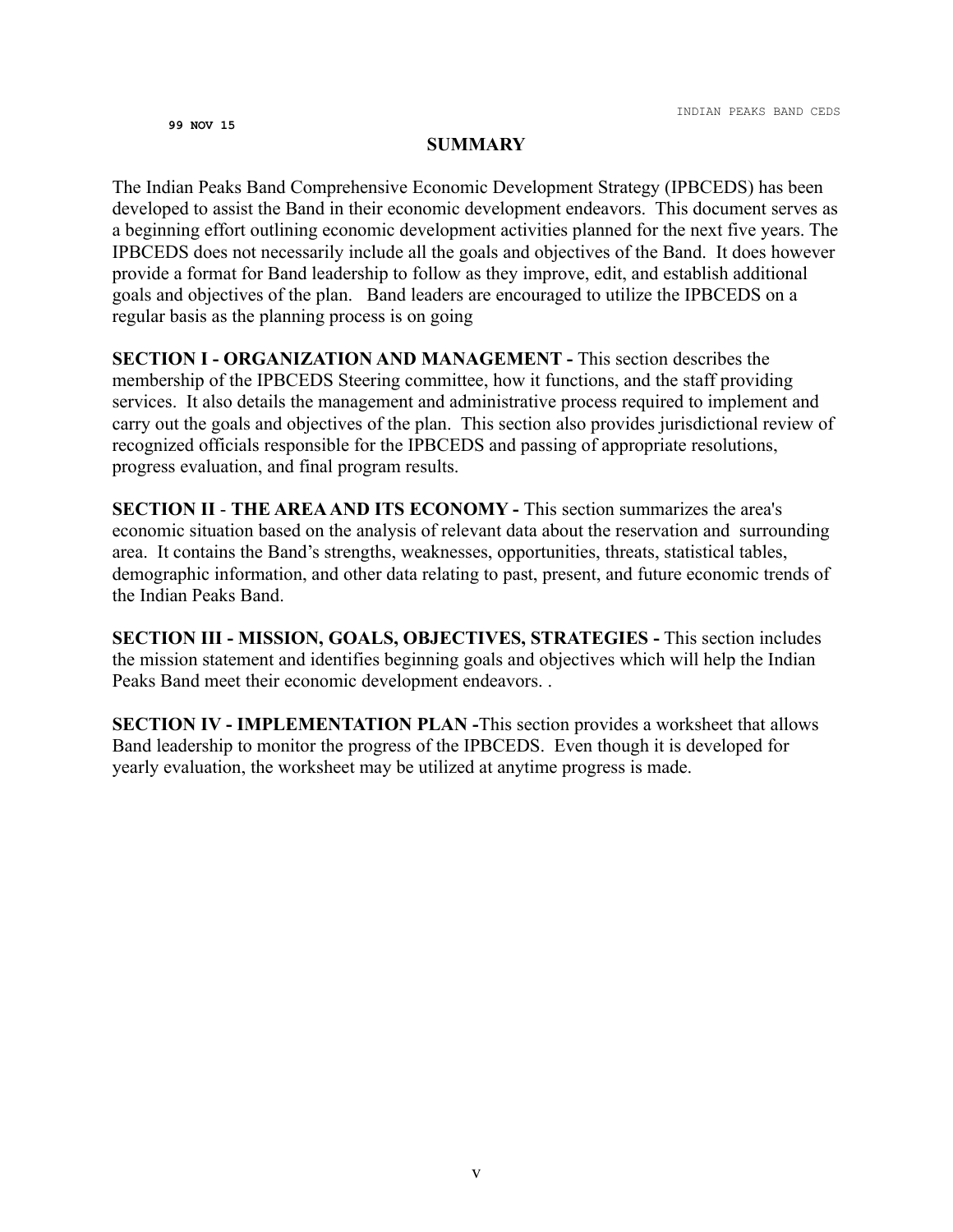# **99 NOV 15 Section I. ORGANIZATION and MANAGEMENT**

To ensure that the Indian Peaks Band's Comprehensive Economic Development Strategy (IPBCEDS) meets the objectives of the Band, a IPBCEDS Steering Committee was assembled. The Indian Peaks Band Council, Tribal Council, Paiute Economic Development Council (PEDCO), Economic Development Staff, and Tribal Program Coordinators make up the IPBCEDS Steering Committee.

#### INDIAN PEAKS BAND COUNCIL

Jeanine Borchardt Chair Anthonia Tom Vice-Chair Bryant Jake Member Ernestine LehiMember Connie Jake Member

#### PAIUTE TRIBAL COUNCIL

Geneal Anderson Tribal Chair Phil Pikyavit Indian Peaks Chair/Tribal Vice-Chair Glen Rogers Indian Peaks Band Chair Lora Tom Cedar Band Chair Jeanine Borchardt Indian Peaks Band Chair Ganaver Timican Koosharem Band Chair

## PAIUTE ECONOMIC DEVELOPMENT COMMITTEE (PEDCO)

McKay Pikyavit (KA)Chair Bryant Jake (IP) Member Pat Wash (WA) Member Clarice Dixon (KO) Member Keith Garcia (CE) Member

ECONOMIC DEVELOPMENT STAFF & PROGRAM COORDINATORS Travis Parashonts Economic Development Director Jeff Zander Economic Development Planner Steve Kandell Land Use Planner

**CONSULTANTS**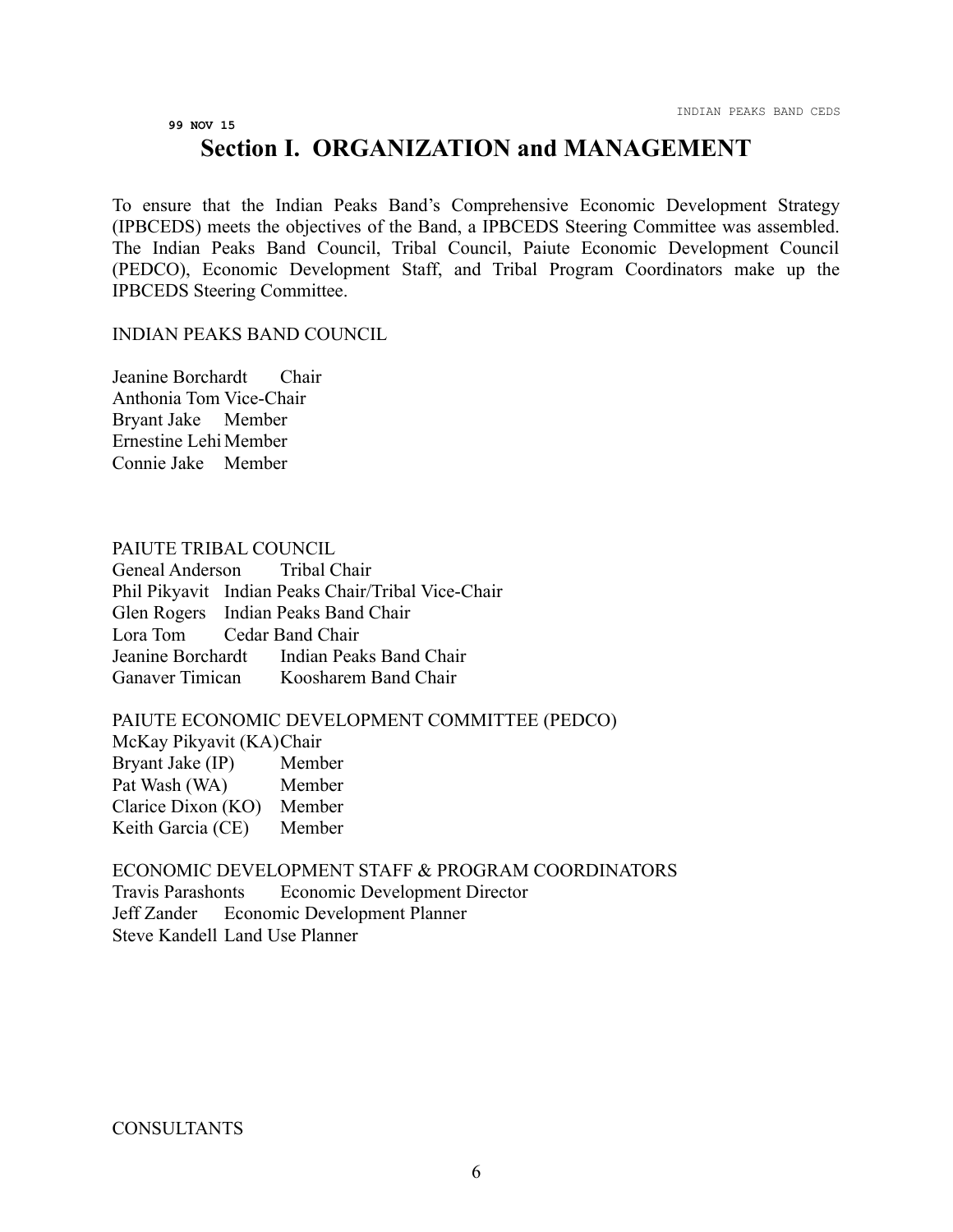99 NOV 15<br>Russell Cowley

Six County AOG Executive Director 896-9222 ext.12 Emery Polelonema Six County AOG Director, Planning & Comm. Development 896-9222 ext.25<br>Russell Martin Six County AOG Regional Planner 896-9222 ext.18 Russell Martin Six County AOG Regional Planner 896-9222 ext.18 Robyn Taylor Six County AOG Administrative Assistant 896-9222 ext.10<br>Gerald Kanosh PITU Technical Consultant 586-11 PITU Technical Consultant 586-1112

# INDIAN PEAKS BAND COMPREHENSIVE ECONOMIC DEVELOPMENT STRATEGIES (IPBCEDS) STEERING COMMITTEE FUNCTIONS

The IPBCEDS Steering Committee and consultants met on March 30, 1999. Each member attending gave input about their economic concerns as it applied to the Indian Peaks Band. This input was then implemented into the draft IPBCEDS.

The draft IPBCEDS was sent out to the Chair of the Indian Peaks Band Council on September 30, 1999. The Band was given thirty days to return comments to consultants. On October 30, 1999 Indian Peaks Band leadership attended the PITU's Economic Development Retreat held at Southern Utah State University's Mountain Center, Cedar City, Utah and given opportunity to review and make changes to the IPBCEDS. Copies of the final draft was provided to the Indian Peaks Band leadership on November 15, 1999 with adoption procedures left to their discretion.

# MANAGEMENT PROCESS

The Indian Peaks Band is organized under the provisions of the 1980 Restoration Act, the Indian Reorganization Act of 1934, and the Paiute Indian Tribe of Utah's Tribal Constitution. The Indian Peaks Band Council consists of five (5) members elected through an election process. The Band Council is the official governing body of the Indian Peaks Band.

The Band Council is the administrative organization which accepts the oversight and implementation responsibilities of the IPBCEDS. They are also responsible for the adoption and passing of resolutions and/or any other edition to the plan. The Band Council is also responsible for the designation of committees, assignment of staff members and completion of progress reports of the IPBCEDS.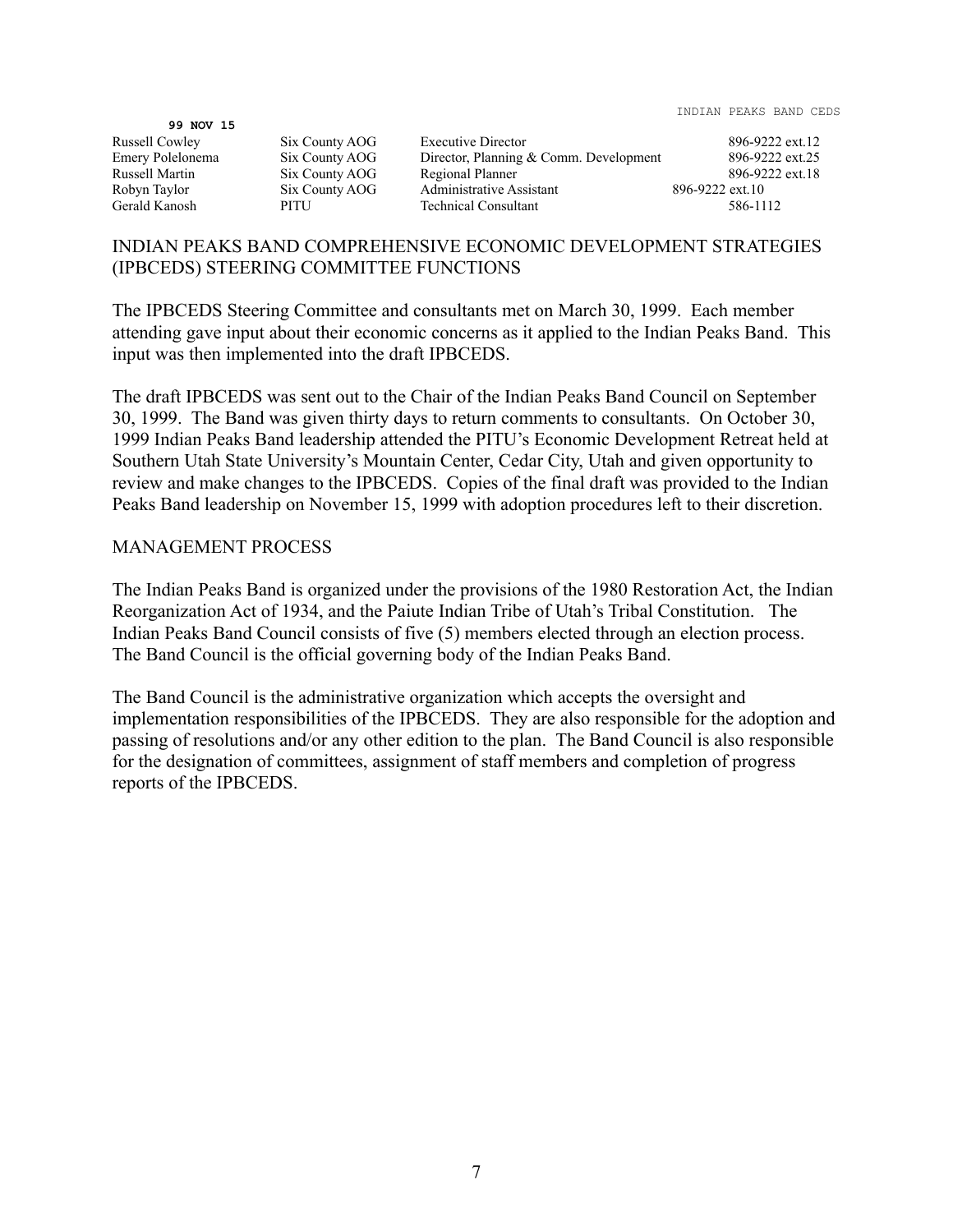# **Section II. THE AREA AND ITS ECONOMY**

#### **INTRODUCTION**

**Location** - The Indian Peaks Band is located in Southeastern Iron County approximately 280 miles South of Salt Lake City on Interstate Highway 15, and adjacent to Cedar City. Travel time from the Indian Peaks Band to the PITU's tribal headquarters in Cedar City is 10 miles round trip. Access to the reservation includes .25 miles of Old US 91 and .10 miles of a two lane paved road. Figure 1, Paiute Indian Tribe of Utah Tribal Lands, shows the location of tribal lands in relation to Southern and Central Utah.

# **Figure 1**: **Paiute Indian Tribe of Utah Tribal Lands**

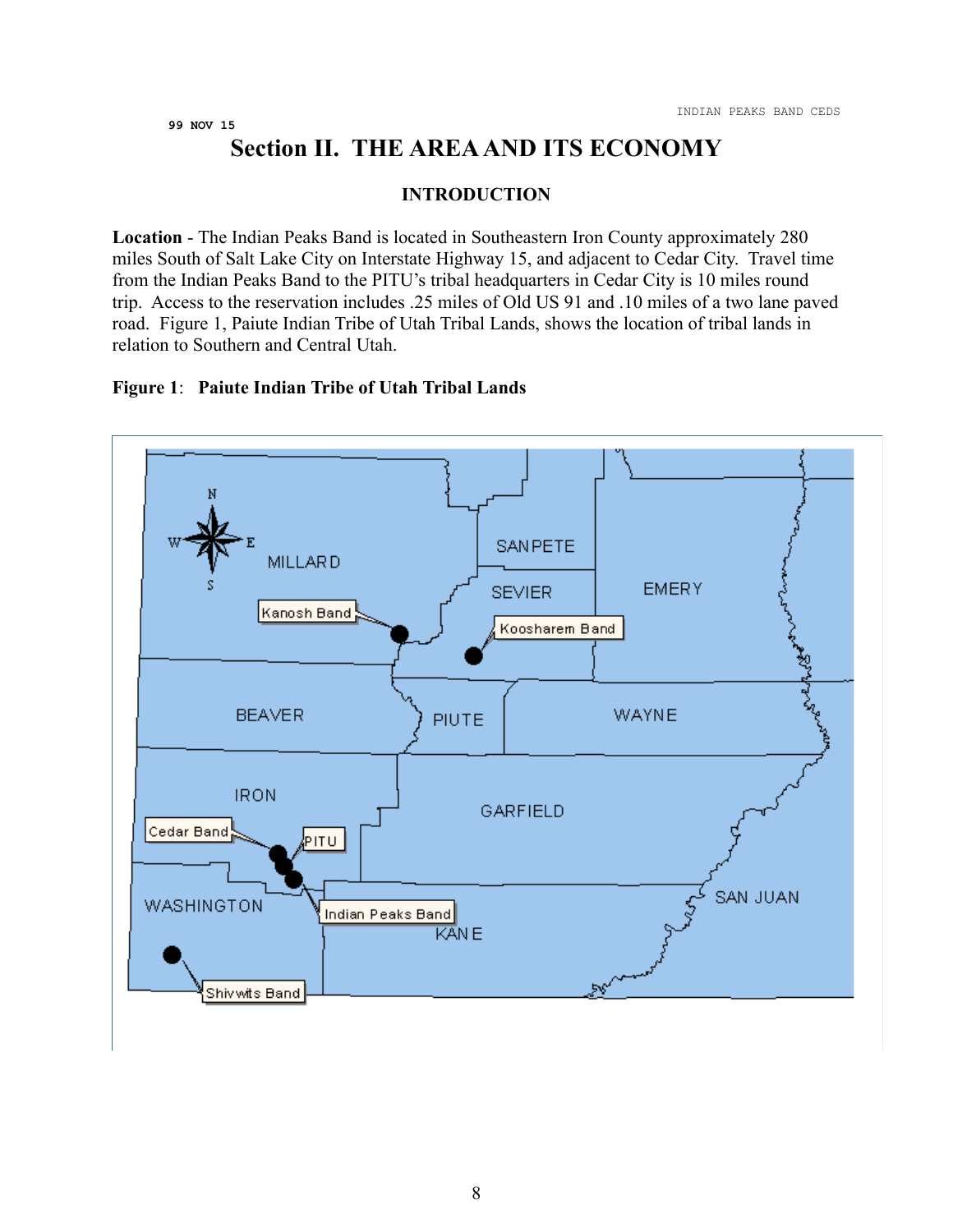**Land Use -** The Indian Peaks Band reservation encompass a total of 425 acres. The graph in Figure 2, Indian Peaks Band Reservation Land, shows the Indian Peaks Band Reservation compared to the other four Bands which makes up the PITU reservation. The acreage of land area in the reservation designated by band members is as follows: commercial, 18 acres; residential, 88 acres; and open space/preservation, 320 acres. The Band has a completed land use plan accessible at the Band or Tribal headquarters (refer to Indian Peaks Band Reservation Land Use Plan 1999).

#### **Figure 2**: **Indian Peaks Band Reservation Land**



Table 1 - PITU Reservation Land Comparison, further identifies land of the Indian Peaks Band and compares it with the total PITU land holdings and Iron County. Economic development interests should review the Indian Peaks Band Reservation Land Use Plan to identify infrastructure and other developments currently in place.

#### **Table 1 - PITU Reservation Land Comparison**

| Place                           | Acres     |
|---------------------------------|-----------|
| <b>Shivwits Reservation</b>     | 27,525    |
| <b>Cedar Reservation</b>        | 2,060     |
| Koosharem Reservation           | 1,240     |
| <b>Kanosh Reservation</b>       | 1,195     |
| <b>Indian Peaks Reservation</b> | 425       |
| Paiute Indian Tribe Of Utah     | 32,446    |
| Iron County                     | 2,084,636 |

**Band Membership** - According to the July 1999 PITU Tribal enrollment there are 741 members. This compares to 516 in 1980. Figure 3, Band Membership Graph, shows the Paiute population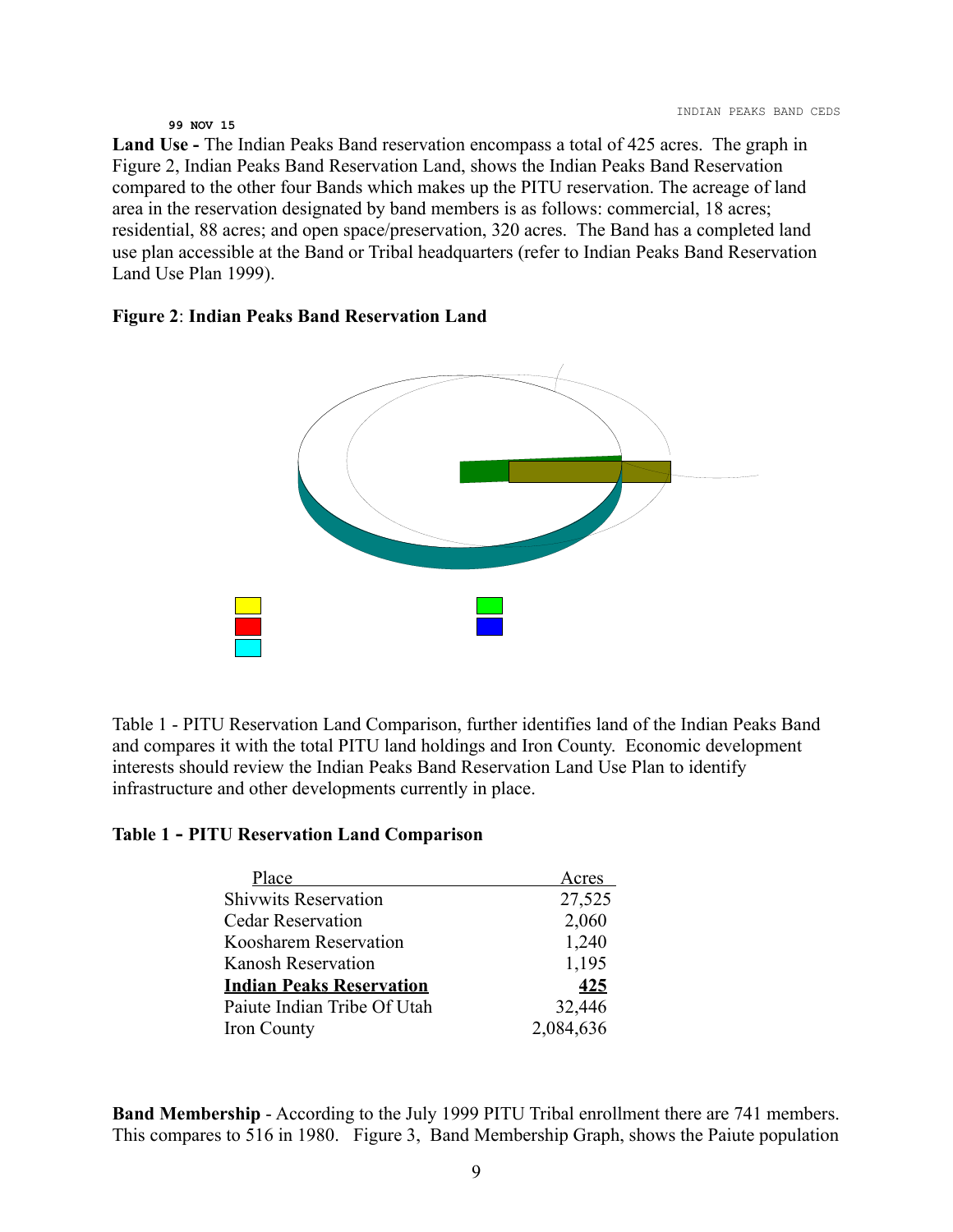

Five percent (5%) or 35 of the total tribal membership are members of the Indian Peaks Band. Table 2, Indian Peaks Band Membership Breakdown shows the Band membership according to age and gender. Sixty-percent (60%) or 21 members are ages -- 16 to 65 – a workforce sufficient to support a small business owned and employed by Band members. Table 3, PITU Membership Comparison evaluates membership of the Indian Peaks Band with that of other bands of the PITU.

| Age       | Female           | <b>Male</b>      |
|-----------|------------------|------------------|
| $1 - 5$   | 2                | $\overline{2}$   |
| $6 - 10$  | 2                | $\overline{4}$   |
| $11 - 15$ | 2                | 1                |
| $16 - 20$ | 1                | 1                |
| $21 - 25$ | 3                | $\boldsymbol{0}$ |
| $26 - 30$ | 2                | $\overline{2}$   |
| $31 - 35$ | 1                | $\boldsymbol{0}$ |
| 36-40     | $\boldsymbol{0}$ | $\boldsymbol{0}$ |
| $41 - 45$ | $\boldsymbol{0}$ | 3                |
| $46 - 50$ | 3                | 0                |
| 51-55     | $\overline{2}$   | 1                |
| 56-60     | $\overline{0}$   | 1                |
| 61-65     | 1                | $\boldsymbol{0}$ |
| 66-70     | $\boldsymbol{0}$ | $\overline{0}$   |
| $71 - 75$ | 0                | 1                |

Source: 1980"Proposed PITU Reservation Plan," by US. Dept. Of the Interior, Bureau of Indian Affairs; data was compiled by Geneal Anderson and Gerald Indian Peaks, July 1999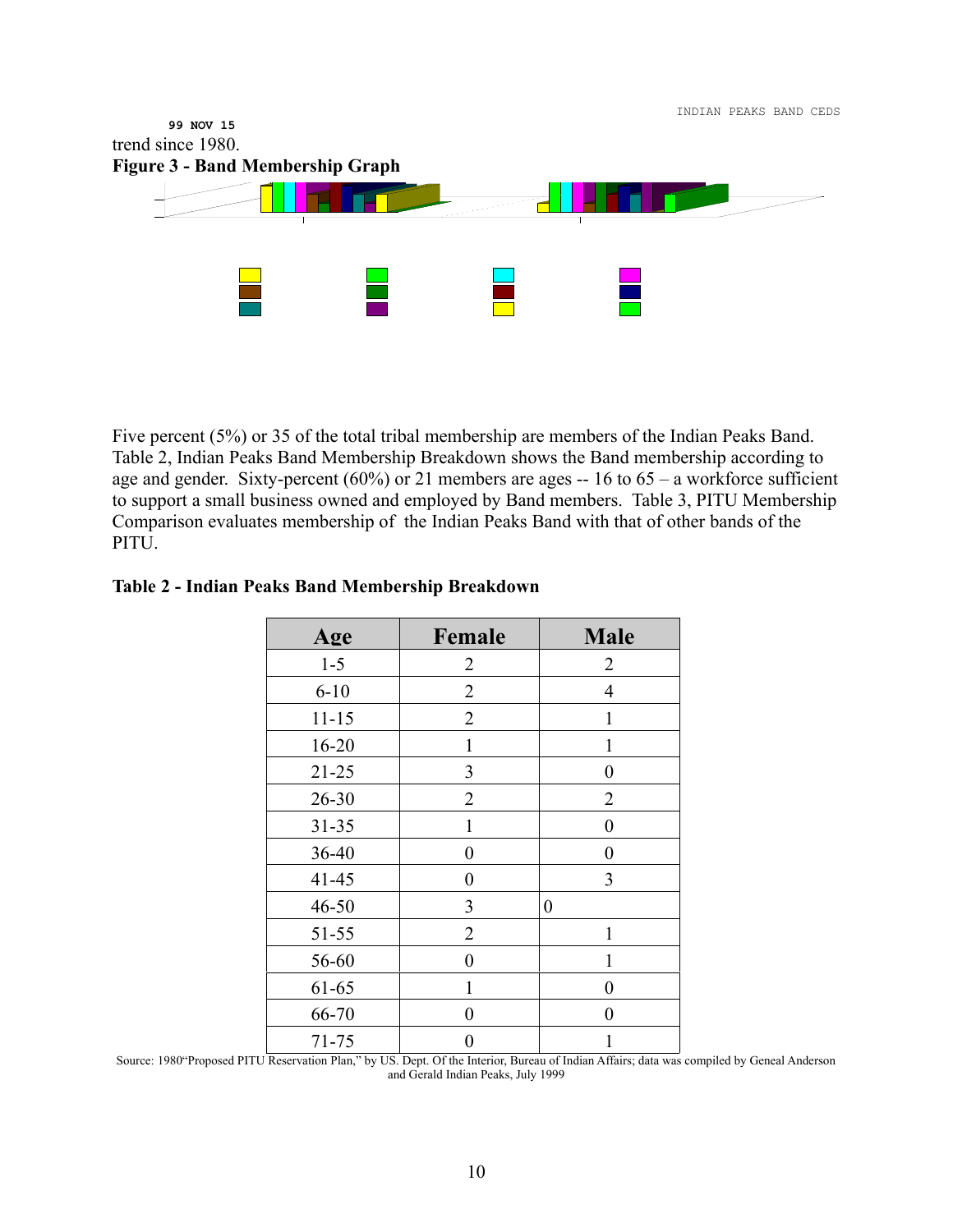| Band                | 1980 | 1997 | 1999 |
|---------------------|------|------|------|
| Kanosh              | 74   | 97   | 110  |
| Koosharem           | 85   | 92   | 94   |
| <b>Indian Peaks</b> | 30   | 33   | 35   |
| Cedar               | 138  | 220  | 231  |
| Shivwits            | 189  | 260  | 271  |

#### **99 NOV 15 Table 3 - PITU Membership Comparison**

Currently 6% members are living outside of the reservation. The Indian Peaks Band Habitat Chart, Figure 4, graphically displays the current membership who live within and outside of the reservation. Band leadership would like to see improved conditions through economic and community development that would allow members to reside on the reservation.

## **Figure 4** - **Indian Peaks Band Habitat Chart**





Table 4, PITU Habitat Comparison, provides a comparison of membership of the Indian Peaks Band living off of the reservation with other bands of PITU. The tribal average is 14%. Lack of affordable housing and employment seem to be the major reasons for those leaving the reservation. Another major concern of Band leadership is the loss of heritage and cultural values that are disappearing as a result of members living and working outside of the reservation.

#### **Table 4 - PITU Habitat Comparison**

| $\lambda$ | rea            | Out of | <b>Total Members</b> |
|-----------|----------------|--------|----------------------|
| рапи      | $\overline{A}$ | Area   |                      |
|           |                |        |                      |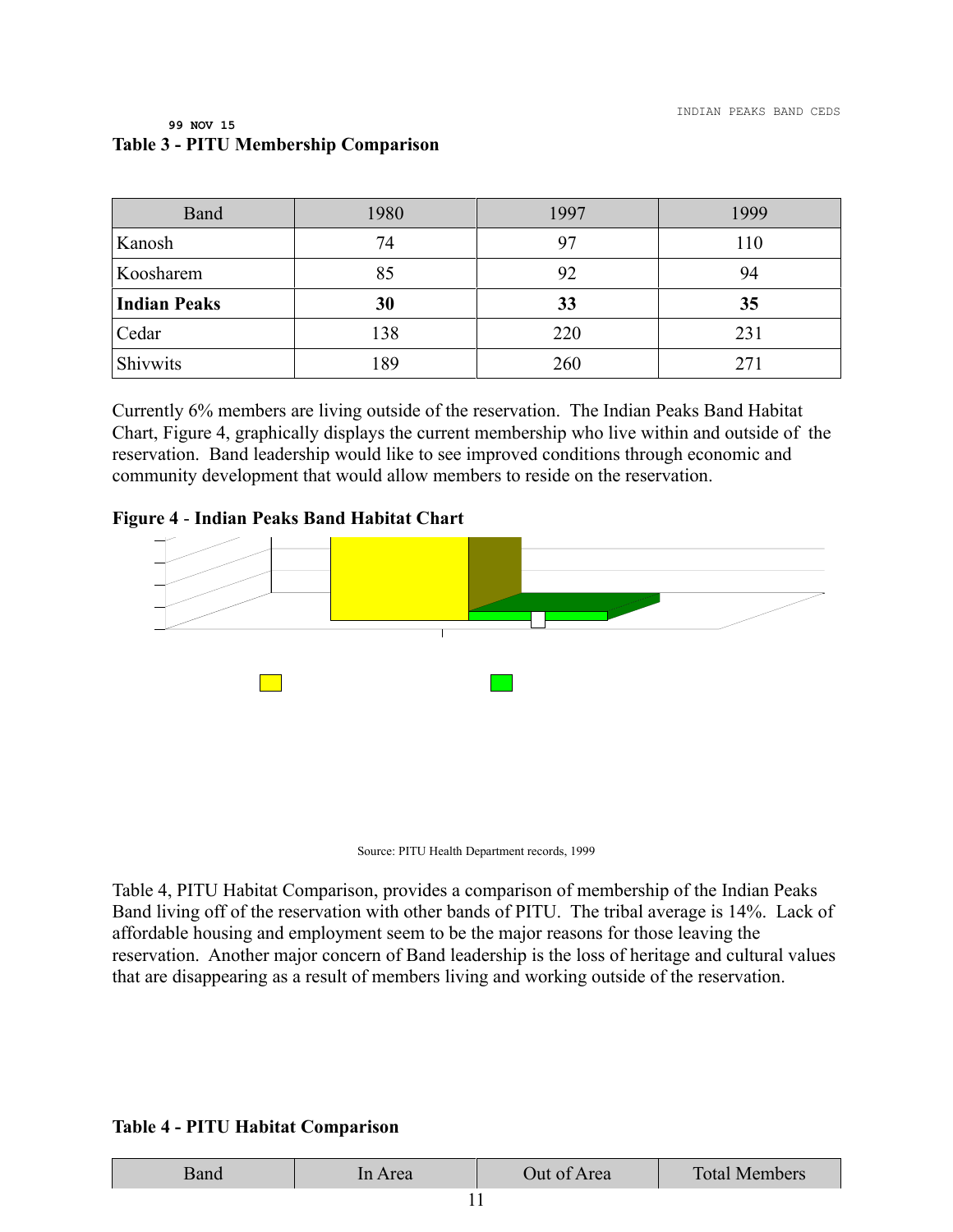| <b>SA MOA TP</b>    |     |    |     |
|---------------------|-----|----|-----|
| Kanosh              | 99  |    | 110 |
| Koosharem           | 79  |    | 94  |
| <b>Indian Peaks</b> | 33  |    | 35  |
| Cedar               | 198 | 33 | 231 |
| Shivwits            | 229 | 42 |     |

#### **EMPLOYMENT**

**Unemployment -** The "1997 Indian Labor Report" published by the Department of Interior shows the Paiute Tribe with a labor force of 421. Of this number, 349 are employed and 72 are unemployed equating to a 17% unemployment rate. Of those employed, 239 tribal members or 68% are employed below poverty guidelines. Of those employed, 42 or 12% work in the public sector while 307 or 88% work in the private sector. This compares to a 4% average unemployment rate in the eleven county area and 3.4% state wide as reported by the September 1999 "Labor Market Report" by the Utah Department of Workforce Services.

#### **Table 5 - PITU Unemployment**

**99 NOV 15**

| <b>Entity</b> | <b>Workforce</b><br><b>Employed</b> | <b>Workforce</b> | Percent<br><b>Unemployed Unemployed Public Private</b> | $\%$ in | $%$ in |
|---------------|-------------------------------------|------------------|--------------------------------------------------------|---------|--------|
| <b>PITU</b>   | 349                                 | 72               | 17                                                     | 12      | 88     |
| Six County    | 21,370                              | 936              | 4.8                                                    | 12      | 88     |
| Five County   | 55,991                              | 2,031            | 3.5                                                    |         | 93     |
| <b>State</b>  | 1,051,600                           | 37,013           | 3.4                                                    |         | 93     |
| U.S.          |                                     |                  | 4.2                                                    |         |        |

Sources: Utah Labor Market Report, September 1999,Vol. 9, Number 9; Utah Job Outlook - Statewide and Service Delivery Areas 1998-2003, Utah Department of Workforce Services, January 1998

**Employment Opportunities -** The tribal members were surveyed to determine the economic opportunities they perceived. The majority of Band members felt that reservation lands should be developed to "...make money for the Band". The survey indicated that the "Indian Peaks Band wants to see business development". Most Band members felt that utilizing Band resources to establish a "profitable" business owned and employed by the Band as important to the economic well being of the Band. Survey results showed strong support for having commercial camp grounds and a convenience store on reservation land. (see Appendix B - Economic Development Survey Report).

#### **INCOME LEVELS**

**Per-capita income** - Per-capita income is the level of income generated by individuals. Percapita income among the residents of Central and Southern Utah is shown in Table 6, Per-capita Income. The table compares personal income between the counties of Central and Southern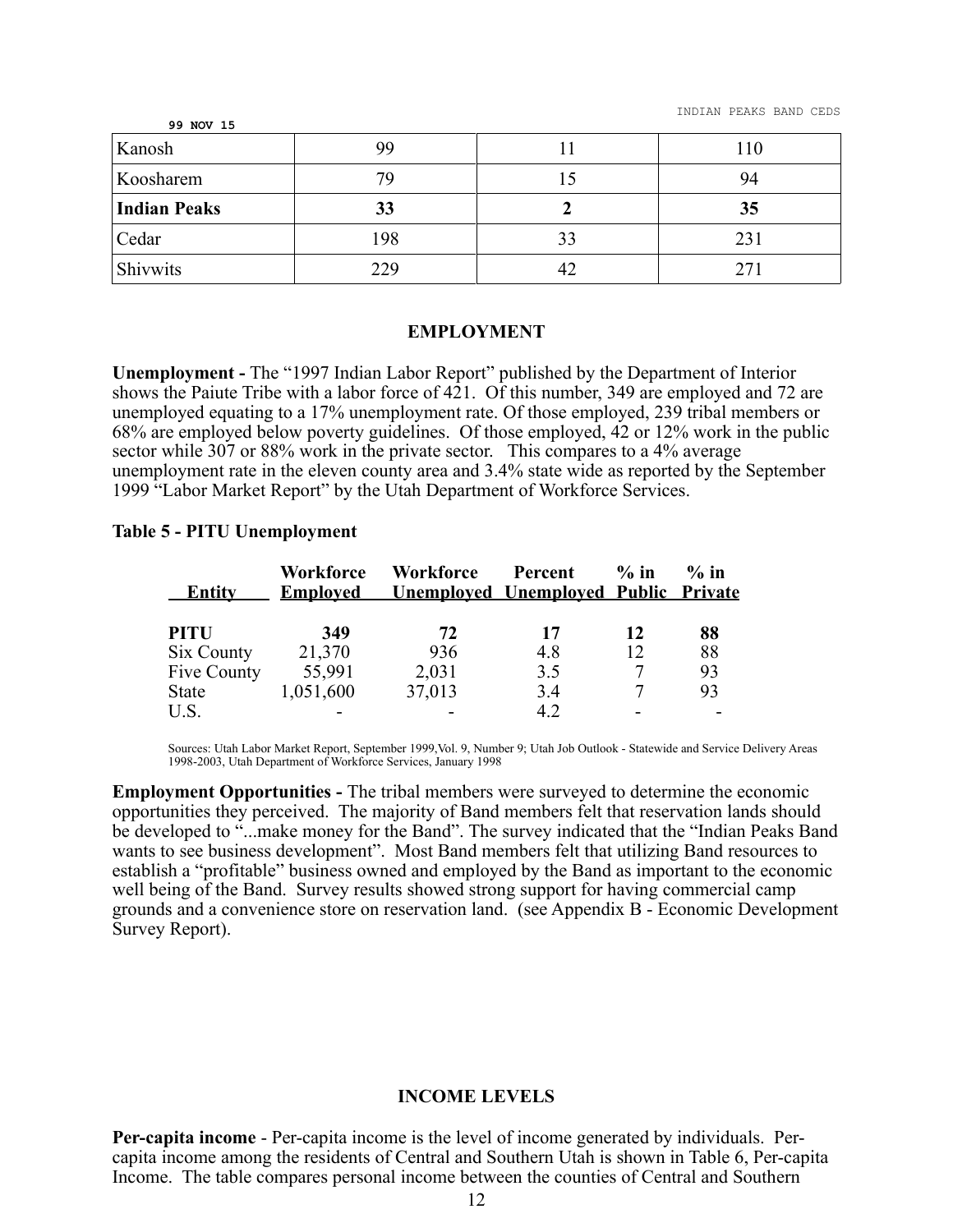**99 NOV 15** Utah in which the majority of PITU members reside.

| County     | 1994        | 1995        | 1996        | 1997        |
|------------|-------------|-------------|-------------|-------------|
| Millard    | \$13,742.00 | \$14,101.00 | \$14,806.00 | \$14,700.00 |
| Sevier     | \$13,962.00 | \$14,251.00 | \$14,965.00 | \$15,500.00 |
| Beaver     | \$13,014.00 | \$13,090.00 | \$13,359.00 | \$13,500.00 |
| Iron       | \$13,329.00 | \$13,884.00 | \$14,509.00 | \$15,300.00 |
| Washington | \$15,515.00 | \$16,348.00 | \$16,731.00 | \$17,000.00 |

#### **Table 6 - Per-capita Income**

(Per Capita Income was taken from the "1999 Economic Report to the Governor: pg. 87").\*The Paiute Indian Tribe of Utah lacks Tribal member income status and other related information.

Figure 5, Per-capita Trends graphically demonstrates the per-capita income levels from 1994 to 1997 for the counties encompassing the bands of the PITU. Specific per-capita data for the PITU and its bands are not available; however, given the high unemployment rate of the PITU, it is believed that the average per-capita income level is substantially lower.

# **Figure 5 - Per-capita Trends**



*Median/Average Family Income* clearly shows the economic vitality of a community by addressing the workforce in general. It references employment levels, signifies strength in education and skills among families. The most recent data for the Indian Peaks Band is 1980. Table 7, Average Family Income shows the average family income for the Indian Peaks Band in comparison with the other bands of the PITU.

# **Table 7 - Average Family Income**

| Band         | <b>Average Family Income</b> |
|--------------|------------------------------|
| Kanosh       | \$2,914.00                   |
| Cedar        | \$2,774.00                   |
| Indian Peaks | \$2,215.00                   |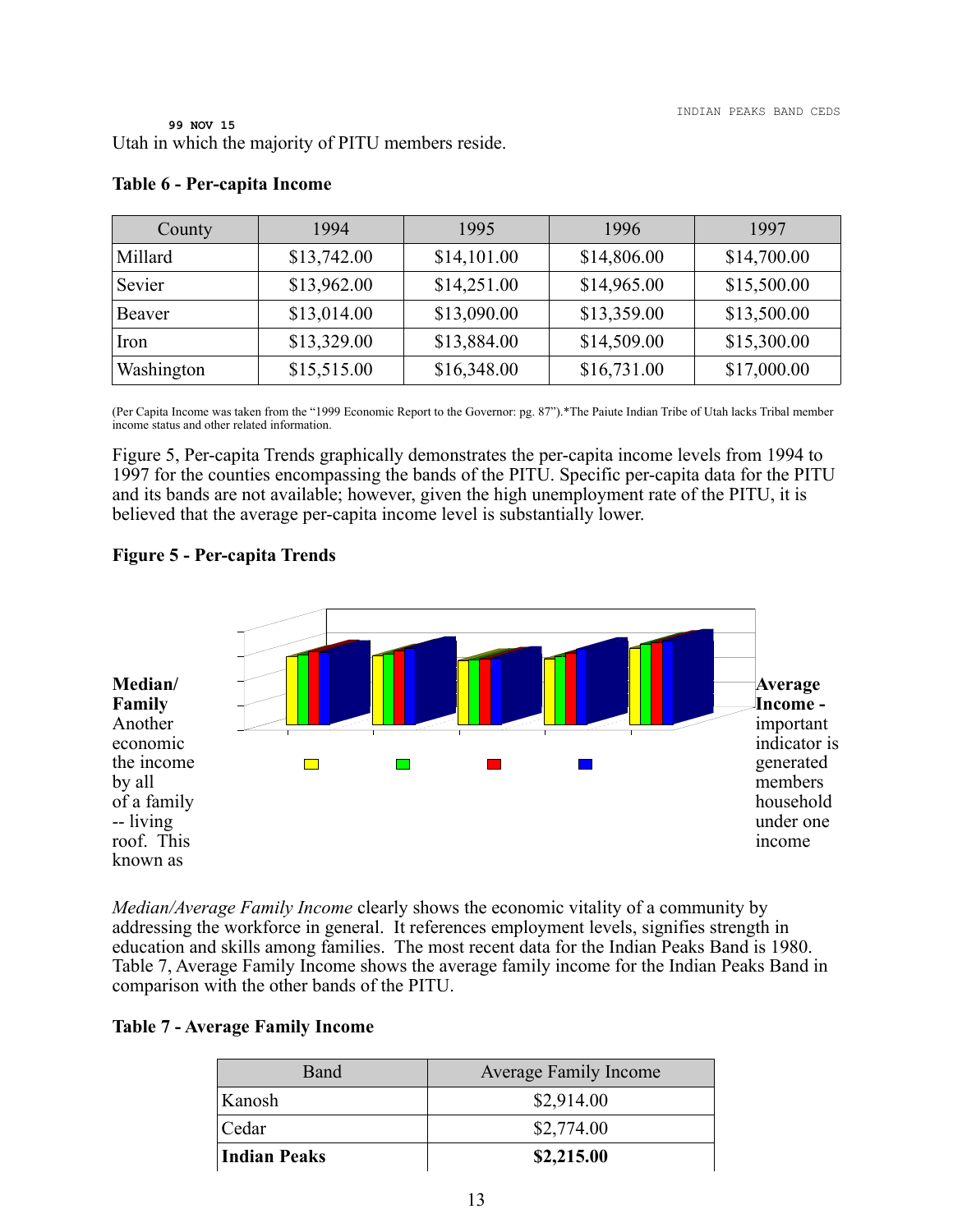INDIAN PEAKS BAND CEDS

#### **99 NOV 15**

| Koosharem       | \$1,940.00 |
|-----------------|------------|
| <b>Shivwits</b> | \$3,015.00 |
| Tribal Average  | \$2,746.00 |

Source: 1980 PITU Reservation Plan

In comparing Table 6, Average Family Income, with Figure 6, Median Family Income it is clear to see that the 1980 income levels for the counties is significantly higher than for the PITU. The graphics of Figure 6 show the trends from 1980 to 1999 for the counties in which the majority of tribal members live. Again because specific data is not available for the tribe a comparison is not made. However, because of the economic disparity in unemployment it would be safe to assume the current median family income is much lower for tribal members. Table 8, County Median Family Income, shows the actual income levels of the counties referenced.





| <b>Table 8 - County Median Family Income</b> |
|----------------------------------------------|
|----------------------------------------------|

| County     | 1980        | 1989        | 1999        |
|------------|-------------|-------------|-------------|
| Millard    | \$15,038.00 | \$30,342.00 | \$38,700.00 |
| Sevier     | \$17,404.00 | \$27,986.00 | \$35,700.00 |
| Beaver     | \$14,453.00 | \$25,000.00 | \$35,300.00 |
| Iron       | \$16,726.00 | \$27,283.00 | \$36,600.00 |
| Washington | \$14,466.00 | \$27,690.00 | \$40,100.00 |

\*The Paiute Indian Tribe of Utah has no records on the Median Family income on Tribal members

**Poverty level -** Those living in poverty is of great concern to tribal and band leadership. No specific data for the PITU and its bands is available on poverty level. Again it is safe to assume that given the economic distress of unemployment the Tribe is much more vulnerable than neighboring county residents. Figure 7, Families Below Poverty, shows graphically the poverty level trends for Central and Southern Utah between 1969 and 1995. Again, it is believed that the PITU is experiencing a much higher poverty rate than those shown. Table 9, County Poverty Levels (%) shows the actual poverty levels in percent for those counties in which the majority of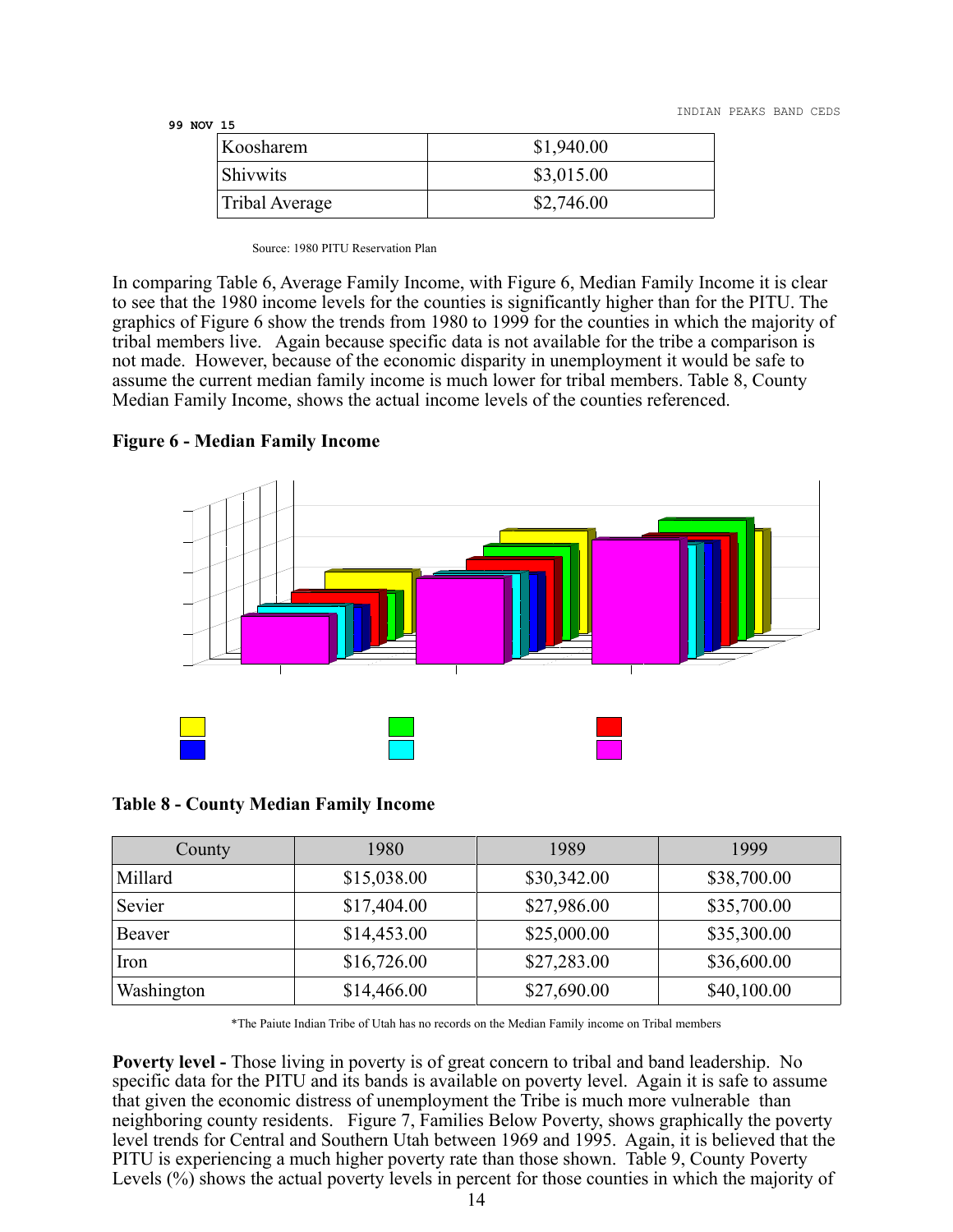INDIAN PEAKS BAND CEDS

**99 NOV 15** PITU members reside.

# **Figure 7 - Families Below Poverty (%)**



| County       | 969  |    |      |      |
|--------------|------|----|------|------|
| Millard      | 0.6  |    | l0.0 | 14.0 |
| Sevier       | .3.8 |    |      | .4.9 |
| Beaver       | L9.4 |    | 10.6 |      |
| Iron         | 9.9  |    |      | .6.8 |
| Washington   | 5.2  | .9 | 9.2  |      |
| <b>State</b> | 9. 1 |    | 8.0  | .4   |
| Paiute Tribe |      |    |      | 68.  |

\*Source: 1995 Economic Development & Employer Planning System Ver. Utah 94.4

# **LAND UTILIZATION**

The tribal government of PITU does not control reservation lands. Each of the five constituent bands has control of their own reservation lands. Needed infrastructure to support community and economic development are the responsibility of each band and supported by the PITU Tribal council. Concerns among tribal members include affordable housing, water development, industrial zoning, natural resource use and preservation.

A general land use plan for the Indian Peaks Band has been developed. This document should be reviewed to understand current infrastructure and land utilization. Copies of the plan may be reviewed at the Band or Tribal headquarters.

# **POLITICAL ENVIRONMENT**

Band council members are elected to four year terms and meet on a monthly basis. Presently the Council directs the economic development efforts and are pro-active in achieving and attaining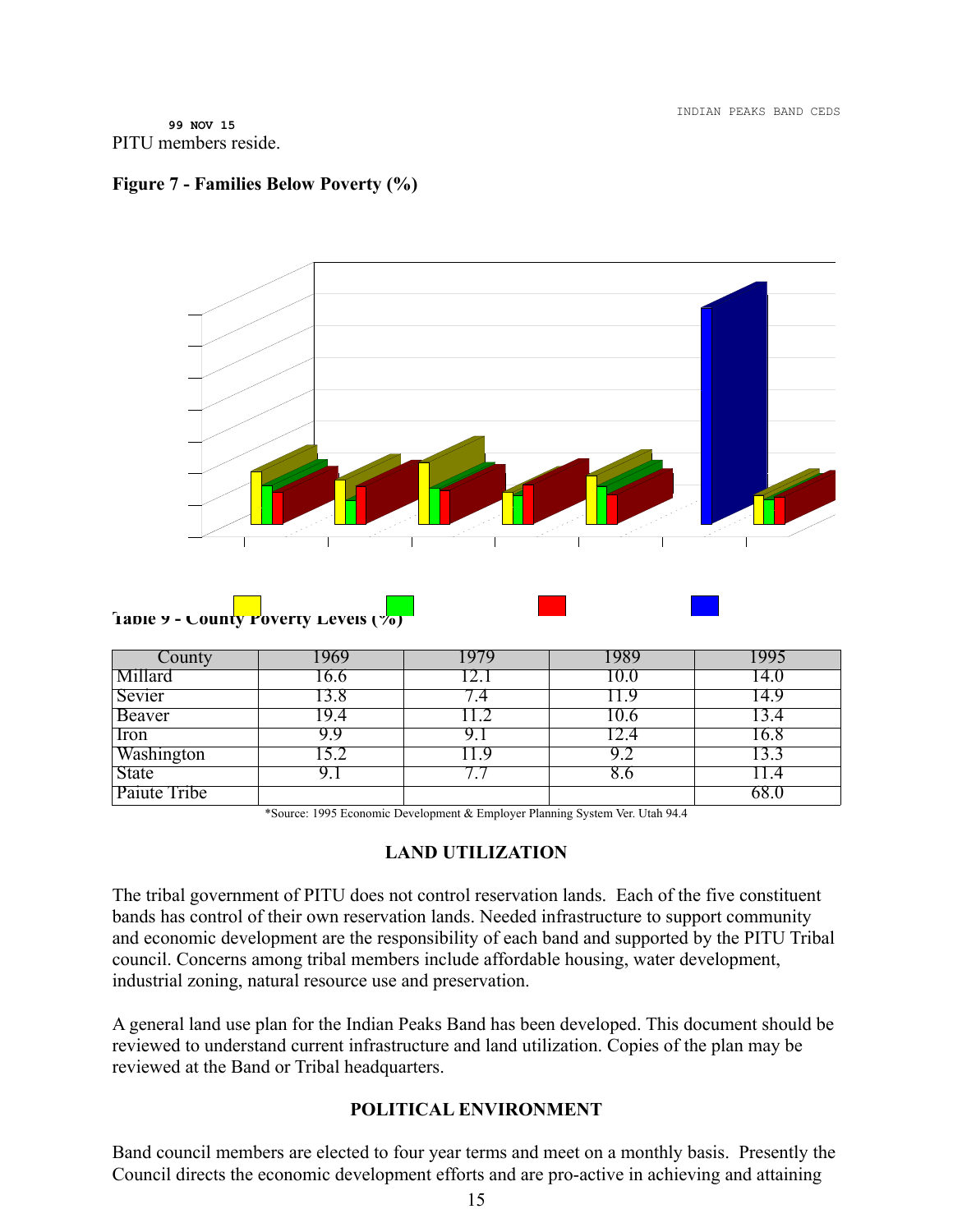planned growth. They are interested in the development of industry that utilizes their natural resources, heritage, and that will enhance their standard of living through the creation of family sustaining employment. Through a collaborative effort with other local, state, and federal governments the Council is striving to overcome major stumbling blocks including lack of education, underemployment, social ills, lack of business skills, and strained relationships with neighboring cities, counties, and tribe.

#### **CONCLUSION**

The Indian Peaks Band has a rich heritage disrupted by the cultural changes brought by modern society. Nearly wiped out as a people – historically – due to poor economic and living conditions, the Indian Peaks Band has adopted a pro-active position in economic and community development. The development of this Indian Peaks Band Comprehensive Economic Development Strategy (IPBCEDS) is the first step in achieving their goals toward enhancing their quality of life through the development of family sustaining employment for their members. The implementation of the goals, objectives, and strategies set forth by this document will perpetuate the planning process for the Indian Peaks Band as they strive to meet their economic development endeavors.

# **Section III. MISSION, GOALS, OBJECTIVES & STRATEGIES**

**S.W.O.T. ANALYSIS -** The Indian Peaks Band conducted a workshop to determine their strengths, weaknesses, opportunities, and threats. This S.W.O.T. analysis provided a starting point in determining the current economic status of the Band. From this evaluation a mission statement, goals, and objectives to strengthen their quality of life were derived. The following summary provides the top issues and concerns of each category from the analysis. See Appendix A for a complete listing .

**Strengths** - The Band considered their top *strengths as*:

- 1. Tradition/culture
- 2. Environment
- 3. Family
- 4. Lot of power

**Weaknesses -** The Band considered their top *weaknesses* as:

- 1. Poor choice of land sites
- 2. No revenue
- 3. Bickering & negative attitudes
- 4. Mis-communication
- 5. Lack of knowledge

#### **Opportunities** - The Band considered their top *opportunities* as:

- 1. Education
- 2. Casino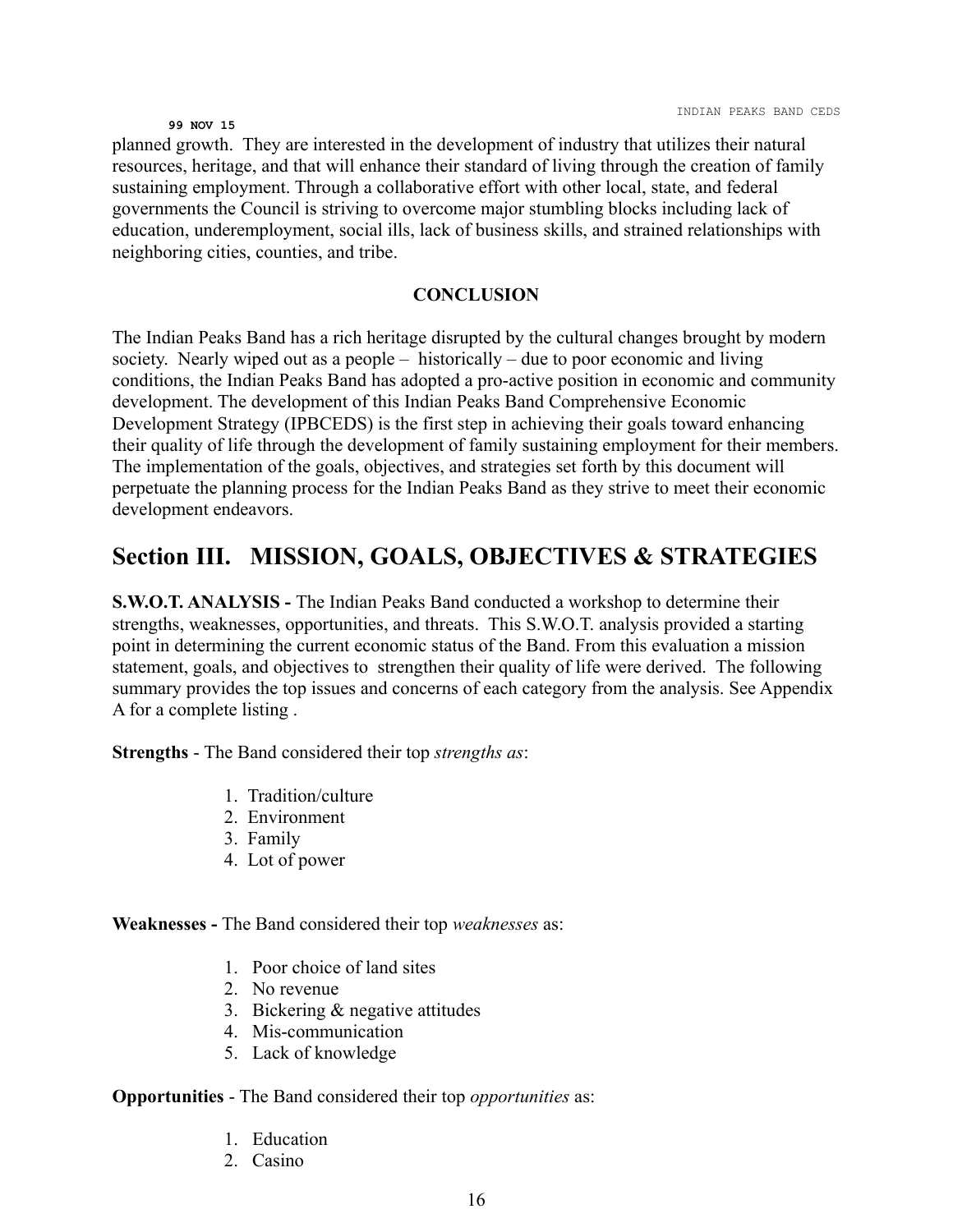#### INDIAN PEAKS BAND CEDS

- **99 NOV 15**
	- 3. Leadership
	- 4. Children
	- 5. Cattle ranch

**Threats** - The Band considered their top *threats* as:

- 1. lack of knowledge,, and
- 2. drug/alcohol abuse
- 3. BIA-red tape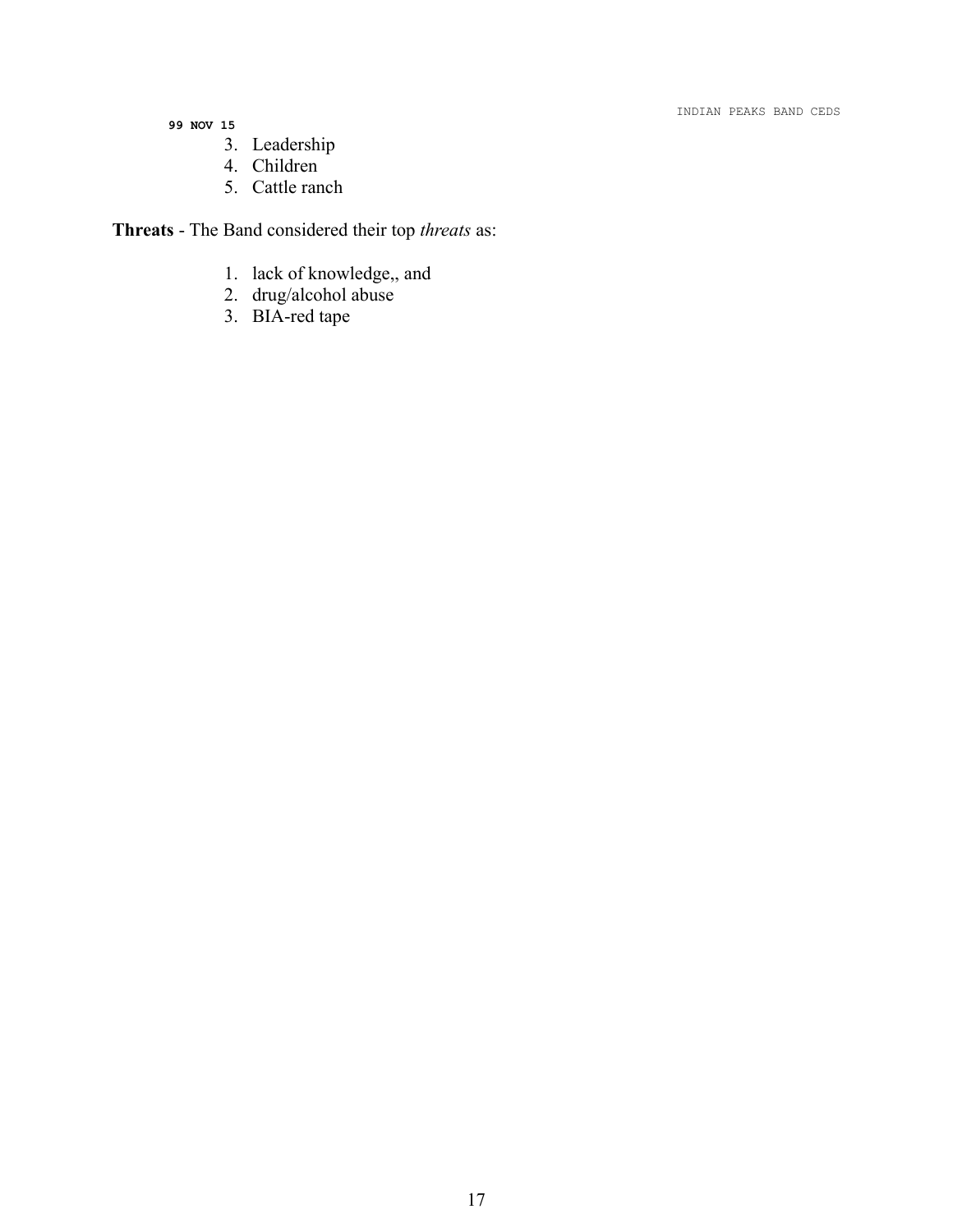#### **MISSION STATEMENT**

"In the year (2005), the Indian Peaks Band will have enhanced tradition and culture, utilize land more efficiently through business development, reduced drug and alcohol abuse, and have better educational opportunities to enhance the quality of life for all band members."

#### **GOAL 1: Improve and promote traditions and culture**

**Objective A:** Teach children and youth Paiute culture

*Strategy 1:* Find good teachers (utilize Band members) *Strategy 2:* Use available resources *Strategy 3:* Improve culture awareness and knowledge

Responsible Party: Band members, Elders, Chairperson, Spiritual Leader

#### **GOAL 2: Improve land development potential**

**Objective A:** Research issue to determine best way to improve the land

*Strategy 1:* Utilize Land Use Plan *Strategy 2:* Work with BIA/Tribe to coordinate and obtain information *Strategy 3:* Strategy 3: Research & act upon Secretary of Interior responsibility to provide water rights under Paiute Restoration Act

Responsible party: Economic development Band person

#### **GOAL 3: Develop ways to reduce drug and alcohol abuse**

**Objective A:** Finding alternatives to reduce alcohol/drug abuse

*Strategy 1:* Use existing programs more efficiently *Strategy 2:* Role models/mentors -parent/child education programs (homes) *Strategy 3:* Recreation opportunities

Responsible party: Band "Talking Circles"

#### **GOAL 4: Enhance educational opportunities**